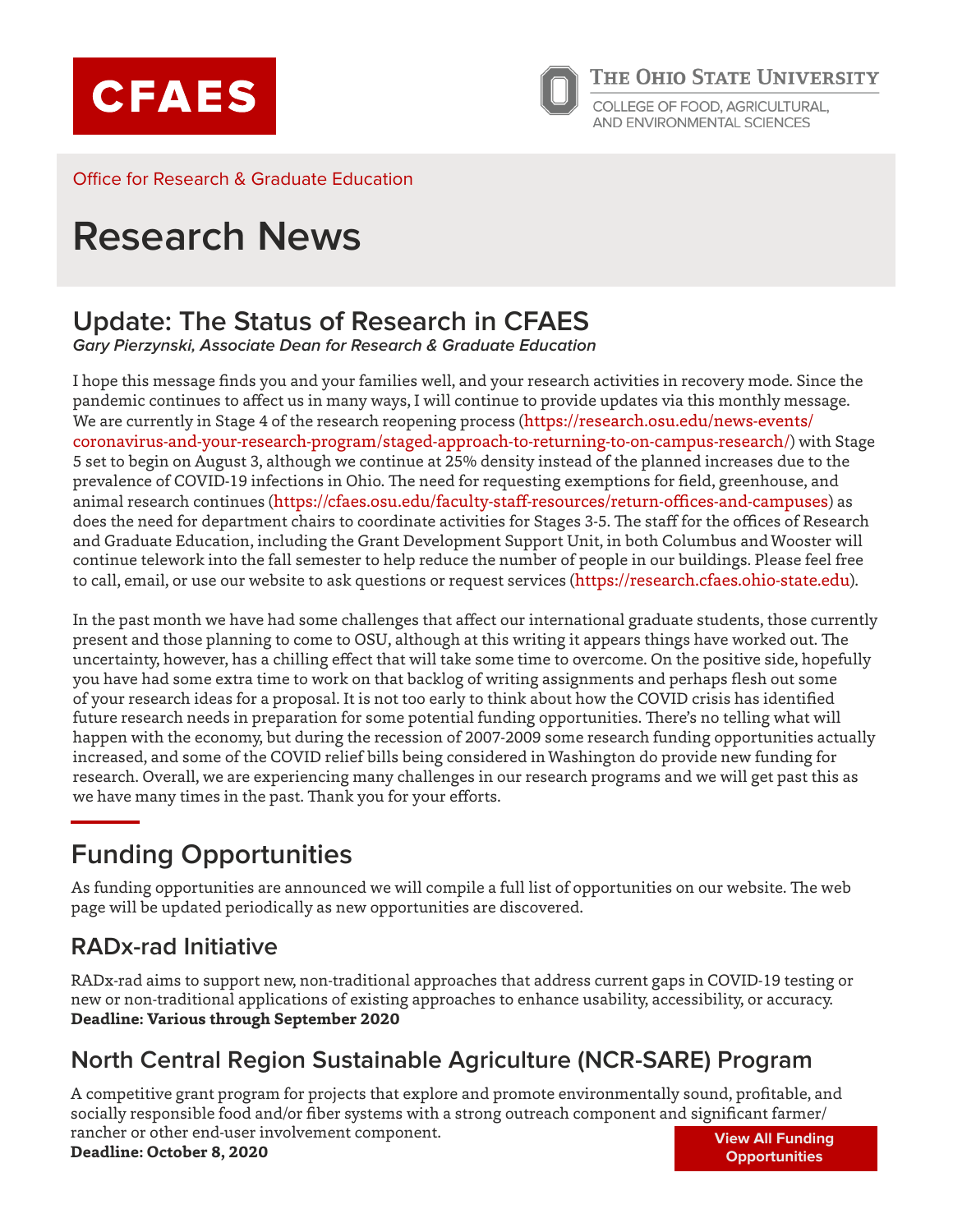# **News**

# **Updated F&A Rate Agreement**

#### **What are fringe rates?**

In addition to non-cash benefits that employees receive, they also receive fringe benefits which include health plan expenses, pension plan expenses and workman's compensation expenses, among others. Typically, fringe rates are calculated as a percentage of the salary paid to an employee and is based on his/ her job classification.

#### **Why are they important?**

When budgeting for personnel on federal grants, OSU is permitted to charge a federally negotiated rate to cover these fringe benefits. Each year, OSU negotiates new fringe rates with the U.S. Department of Health and Human Services. These rates are used to calculate costs for grants, contracts, and other agreements through the Office of Sponsored Programs. [Learn More](http://osp.osu.edu/development/budgets/fringe-benefit-rates-and-tuition/) 

#### **Updated fringe rates for Sponsored Projects budgeting, FY 2021**

Beginning in July, the following rates will be used:

| <b>Type of Appointment</b>                                                      | <b>FY21</b>            |
|---------------------------------------------------------------------------------|------------------------|
| Faculty (9 & 12 month appointments/direct and release time)                     | 23.4%                  |
| Faculty specials (Off Duty Pay, Faculty Group Practice and overload)            | 13.9%                  |
| A&P staff, including post doctoral researchers (direct and release-no wages)    | 31.5%                  |
| Classified civil service                                                        | 31.5%                  |
| Specials and type 3 wages - staff, non-enrolled students                        | 13.9%                  |
| Pre and post doctoral fellows and trainees, graduate and undergraduate students | 11.5%                  |
| Undergraduate fellows and trainees                                              | $0.0\%$                |
| Tuition and fees for GAs, trainees and fellows                                  | Actual In-State Amount |

### **The CFAES Return to Offices and Campuses webpage**

The CFAES Return to Offices and Campuses webpage is a central location to find college-specific guidance, links to university resources, and key contacts for support. The webpage has been updated and will continue to be updated as new guidance is released. Please bookmark and visit the page frequently for information and further updates. [View Now](https://cfaes.osu.edu/faculty-staff-resources/return-offices-and-campuses)

### **CFAES Town Hall and Additional Student Welcome Events**

A college town hall will be held for all CFAES faculty, staff and student employees on Wednesday, August 12 from 2-3:30 p.m. The agenda will include updates from Vice President and Dean Kress and her cabinet including time for Q&A. Please [submit questions](https://urldefense.com/v3/__https:/osu.az1.qualtrics.com/jfe/form/SV_2rGQtAKUlcdSRKt__;!!KGKeukY!l3BiWBdFtJCmu-ge1WHpZ89LR818pq-StAzpBI77wOtFU-cATEcB9sN3DVn53ZjR$) for the Q&A portion by close of business Friday, August 7 using the link below. [Zoom Link](https://osu.zoom.us/j/95684653360?pwd=VFpqQThIR0hVVytSL3Rhb2k5YkZsQT09) Password: 546706

### **NSF Award Terms and Conditions Have Been Revised**

All of the terms and conditions have been updated to include a new article which establishes a post-award disclosure requirement for undisclosed current support and in-kind contribution information. Each set of terms and conditions is accompanied by a summary of changes made to that document. The revised terms and conditions will apply to all new NSF awards and funding amendments to existing NSF awards made on or after October 5, 2020, except for the SBIR/STTR-I and SBIR/STTR-II CA-FATC which will become effective July 6, 2020. [Read More](https://urldefense.com/v3/__http:/r20.rs6.net/tn.jsp?f=001inInVS1ZJN7K7GF4kprID4Vtv35oVsE4S3__IOgv085gLM3QtViPabglITysQCvnYXlGThjvb4brNbtWNy3m9bDR79CW19EZmbqs3k8DVWPdd11kUrv4siI56QuwGHra73vgLuawx8VFiEtn4HX_GhZclsiUZD8yLF23ntox9uOhkj1opeGpF2emvd_blY_jcpeGFt_yL0GcR56UXPs2mQ==&c=bur2YvW0ViSg_jmMjK9JiPcS58qJ3XnLFiwdtwEpTZyPHkhU5HAfTQ==&ch=zQmEPY30Q2zgvTbZXoDQTEbmdOEPRCbvUpdXk_MIK_JdSO_810jciA==__;!!KGKeukY!ltLs-RYrQ3SF5o1696Hm0e3nWrDHxwcg_DBMgOoGfxzIXhc4L1vGjSe92vs_3KYZ$)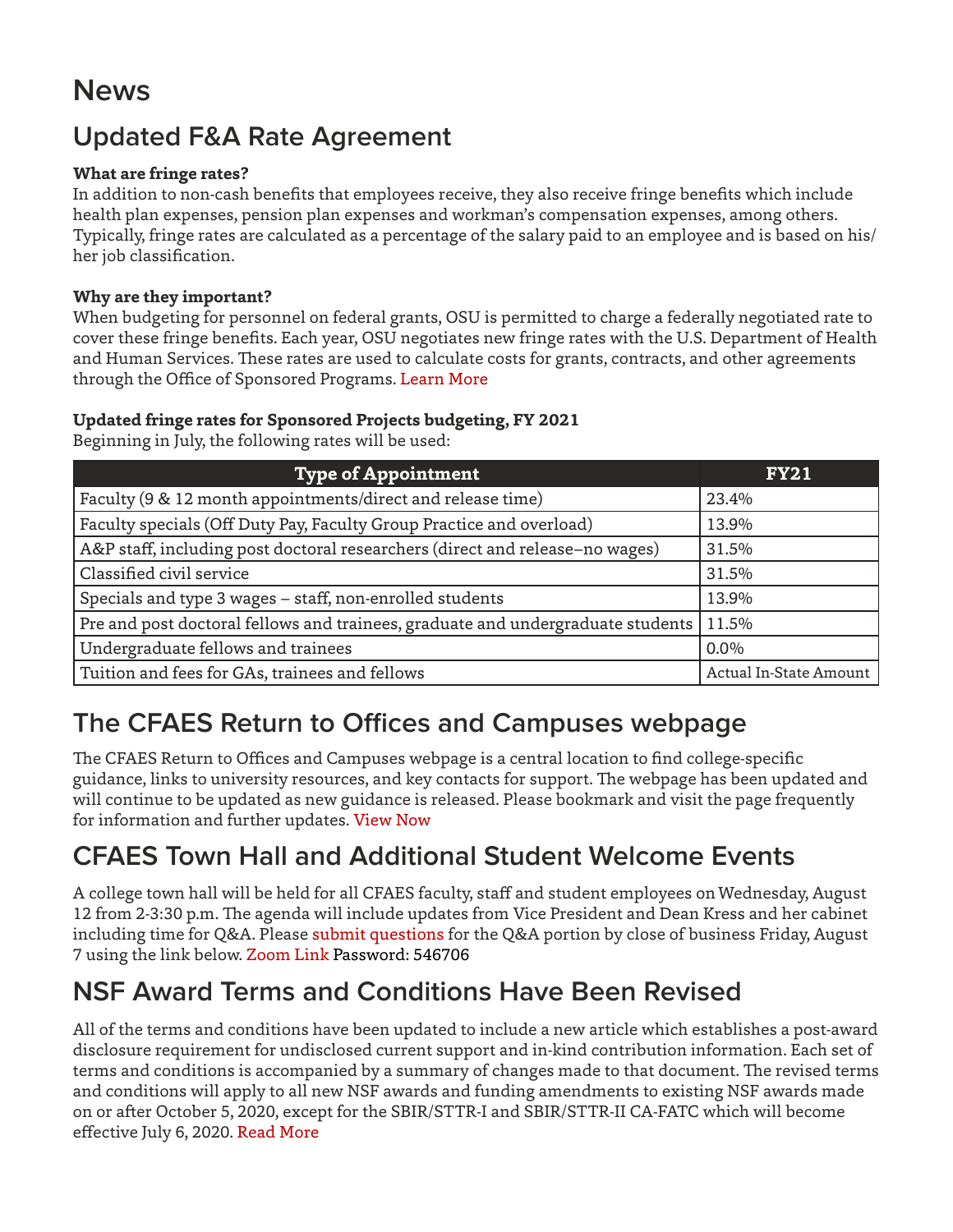# **Office of Sponsored Programs, Updated Sponsored Research Officers (SPO's) July 2020**

| <b>Department</b>                                        | <b>SPO</b>             | <b>Email</b>         |
|----------------------------------------------------------|------------------------|----------------------|
| <b>ACEL</b>                                              | Stephanie Harrier      | harrier.4@osu.edu    |
| <b>AEDE</b>                                              | <b>Bette Hartschuh</b> | hartschuh.6@osu.edu  |
| AS                                                       | <b>Bette Hartschuh</b> | hartschuh.6@osu.edu  |
| ATI                                                      | Josh Gates             | gates.346@osu.edu    |
| <b>ENT</b>                                               | Stephanie Harrier      | harrier.4@osu.edu    |
| Extension                                                | Katie Groeniger        | groeniger.10@osu.edu |
| FABE                                                     | Katie Groeniger        | groeniger.10@osu.edu |
| <b>FAHRP</b>                                             | Stephanie Harrier      | harrier.4@osu.edu    |
| <b>FST</b>                                               | <b>Bette Hartschuh</b> | hartschuh.6@osu.edu  |
| <b>HCS</b>                                               | <b>Bette Hartschuh</b> | hartschuh.6@osu.edu  |
| OARDC Admin.                                             | Josh Gates             | gates.346@osu.edu    |
| Piketon                                                  | <b>Josh Gates</b>      | gates.346@osu.edu    |
| Plant Path                                               | Stephanie Harrier      | harrier.4@osu.edu    |
| <b>SENR</b>                                              | Josh Gates             | gates.346@osu.edu    |
| All Business and Industry Contracts<br>(All departments) | Michael Adkins         | adkins.121@osu.edu   |

### **Useful Flexibilities for Animal Care and Use Programs to Comply with the PHS Policy During the COVID-19 Pandemic**

These flexibilities are meant to assure personnel safety and animal welfare while enabling research personnel to prioritize and preserve research efforts. Some of these can be useful in reducing administrative burden, too.. [Read More](https://urldefense.com/v3/__http:/r20.rs6.net/tn.jsp?f=001VBG3ENsPVjr3XrLfD27jgfq6Nmq55XFWAi6vWK-DWt8hWG19lKNOXooH4TmXUXUX51Avqn3huZhi57TpT0VtVkAS5YdMviptGB-WEa7xOl8OlgB7_DxQI0Cj5hFfFjjBDk3GR2xTlRwkBNbONkq94S1JRhdeU_Ag-eWgPmtQAVXXVP6DNbJYyB1DNRR-7OEd7cf_NOnEK1SCNlCkOCd30iJ98SSQzJ5LzxitGxuCL6Fu9PRFEP1IuBuRUeVHlB0XrjYuywvBz7PeutdZuj87zg2OWrxxxxg5mRCdWTuyJE_P2mq_KSe6bNAygwfWK0G6qTfFtLzLCps=&c=zJgbyBljJhSxUPRqkz8iUb1Tu3Vk8P383bn1-VUb4lTsLnCjt96LDA==&ch=9SJeFYxP0PHsUujYi3ZtVRNVmP827Ma5X_zTsAY5TuvqAbM0bly-ow==__;!!KGKeukY!kFzoSOaGSV-3qwPZ5VSj7dwtRjNz9yN2sIK8_QusCerP50-OTprDTkiswj65aUbm$)

# **Ohio Grants Partnership**

The Office of Budget and Management established and announced the Ohio Grants Partnership to better support local government partners during the COVID-19 pandemic and into the future. The federal supplemental funding of various programs related to coronavirus response and relief created the ideal opportunity to institute this unique grants partnership office. [Learn More](https://grants.ohio.gov/about.aspx)

# **New National Science Foundation (NSF) Guidance**

The NSF has made updates to the following guidance on their website:

- Frequently Asked Questions (FAQs) on NSF's Implementation of OMB Memorandum M-20-26 [View](https://urldefense.com/v3/__https:/www.nsf.gov/bfa/dias/policy/covid19/covid19faqs_m2026proposerandawardee.pdf__;!!KGKeukY!hA6bycjI0YEpQ89uYKKvtzH_GpO8MdgRoU4UTEQveYsqBeCuFFXspxyXYVGl5Cma$)
- FAQs on Current & Pending Support [View](https://urldefense.com/v3/__https:/www.nsf.gov/bfa/dias/policy/papp/pappg20_1/faqs_cps20_1.pdf__;!!KGKeukY!hA6bycjI0YEpQ89uYKKvtzH_GpO8MdgRoU4UTEQveYsqBeCuFFXspxyXYXwvwlyy$)
- NSF-approved Formats for the Biographical Sketch website [View](https://urldefense.com/v3/__https:/www.nsf.gov/bfa/dias/policy/biosketch.jsp__;!!KGKeukY!hA6bycjI0YEpQ89uYKKvtzH_GpO8MdgRoU4UTEQveYsqBeCuFFXspxyXYWFvpDkD$)

Updated guidance includes clarifications on professional appointments, research endeavors, principal investigators working outside the U.S. for an extended period of time, and reporting on in-kind support and outside consulting activities. Please direct any questions to [policy@nsf.gov](mailto:policy%40nsf.gov?subject=).

### **Academic Analytics**

Academic Analytics is a subscription-based database that enables Ohio State's departments to obtain discipline-level comparisons of faculty research productivity. If you would like to be credentialed to access Academic Analytics data, please [contact](mailto:craft-morgan.1%40osu.edu?subject=) Sheila Craft-Morgan. [Learn More](http://academicanalytics.com/)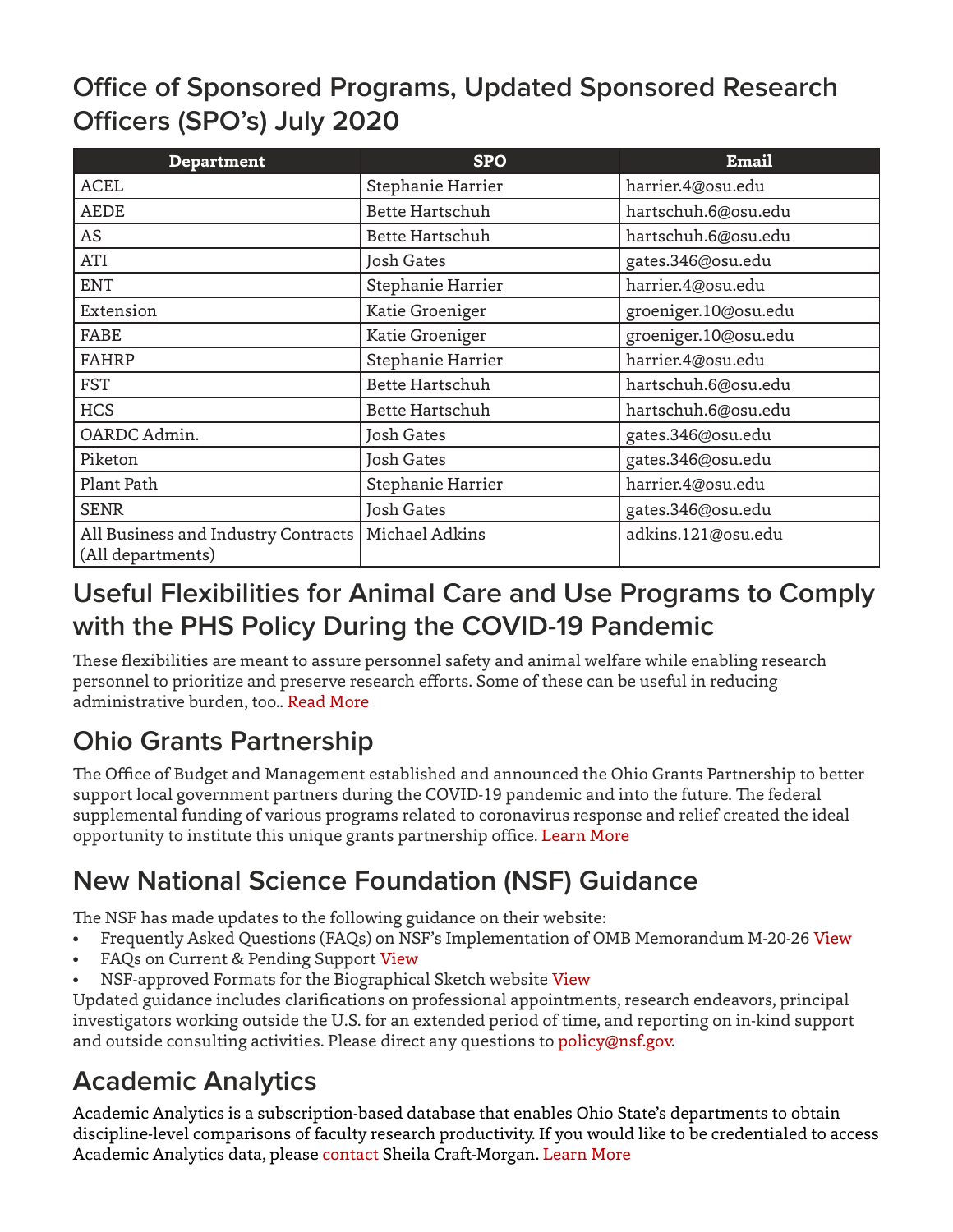# **Recent Awards**

**Nicole Debose – Extension, \$98,721:** Early intervention nutrition services, OH Dept of Developmental Disabilities

**Benjamin Enger – Animal Science, \$650,000:** PARTNERSHIP: Impact of intramammary infection (IMI) on the developing bovine mammary gland, National Institute of Food & Agriculture

**Aradhya Gourapura – FAHRP, \$21,140:** Nanoparticle based vaccines and reagents, Kazakh National Agrarian University, Kazakhstan

**Michelle Jones – HCS, \$199,953:** Evaluating the influence of beneficial microbes on crop quality in the nursery and greenhouse industry, USDA Agricultural Res Service

**Scott Kenney, Qiuhong Wang, Linda Saif– FAHRP, \$625,000:** PARTNERSHIP: Functional genomics approach in livestock to delineate host factors critical for emerging virus replication, National Institute of Food & Agriculture

**Megan Meuti Nicol – Entomology, Matthias Klein – FST, \$528,140:** Collaborative proposal: The circadian clock's control of seasonal dormancy in mosquitos, National Science Foundation

**Luis Rodriguez-Saona – FST, \$55,692:** Rapid and non-invasive approach for real time quality testing of tomato paste and early identification of microbial spoilage, California League of Food Producers

**Clay Sneller – HCS, \$261,570:** Improving SRWW resistance to FHB using traditional and molecular breeding, USDA Agricultural Res Service

**Sandra Velleman – Animal Science, \$149,931:** Turkey breast muscle development: The biological response to thermal challenge in production birds, Michigan State University

#### **OSU Office of Research COVID-19 Awards**

**Tom Worley – Piketon, \$362,000:** (COVID19) Small Business Development Center (SBDC) Cares Act emergency funding, OH Development Services Agency

### **New & Newsworthy**

**Wooster Entomology's New Home** New 60,000 sq ft science building opening this fall!

**[Read More](https://urldefense.com/v3/__http:/r20.rs6.net/tn.jsp?f=001j-ciZQhuSYGdWrX1E8smpfqj29gM684-r1M0TcbxTRDTACVQ9Aht056t0J7SbzwLNFgKp4PcZrrPu2eEyhruJQ2TiWl8CmAo9i7i94RqUx8snzOc1k7rPEMfxs-vXBYA60aGp3goAWVP79NYJ4yXKspNigJ-jmocFUQVuZmmm-CKmbUFDgKCkg==&c=Xx6rGfirxmcSTXecvMlDdJi1IGY0HUmaT5v2c_0us45wrIcXzNvX1A==&ch=8pbDfTyf2xgGmRKR9BXOhIZQMSrdiO3iSQVvug9zD701j3B-GHjRsQ==__;!!KGKeukY!hWd3NL7dOc7VCn7Oed6reNhr_zJrJfTMmhR88QOpgBKiDXbo2cl9kzjmWac0VtSK$)**



**New "All About Grants" Podcast**  Invention reporting and patent protections for grantees

**Learn [More](https://urldefense.com/v3/__http:/r20.rs6.net/tn.jsp?f=001VBG3ENsPVjr3XrLfD27jgfq6Nmq55XFWAi6vWK-DWt8hWG19lKNOXooH4TmXUXUXgZOGHof1xiLKBKLiaYk075FFgb3TRp-wW6h9xIMIBYQNcmr63LAhQzhH8Ut08o9Vrg605D2b9qmrUqXdSMOpJRf2P735IwWoKyUGf0H8aN7PqnWbNnAcK-lhJaFwHwcDkxjY5BVZy3YqfvLihMkZ7kc8OUTpjps0wISU_7w42XVUQALWov7LuDeFJ7NgXDotHO2czu-mGd1z4XxwpTtBI2UJETFHLJK7pdBGEmzULGE=&c=zJgbyBljJhSxUPRqkz8iUb1Tu3Vk8P383bn1-VUb4lTsLnCjt96LDA==&ch=9SJeFYxP0PHsUujYi3ZtVRNVmP827Ma5X_zTsAY5TuvqAbM0bly-ow==__;!!KGKeukY!kFzoSOaGSV-3qwPZ5VSj7dwtRjNz9yN2sIK8_QusCerP50-OTprDTkiswqcR2lz6$)**